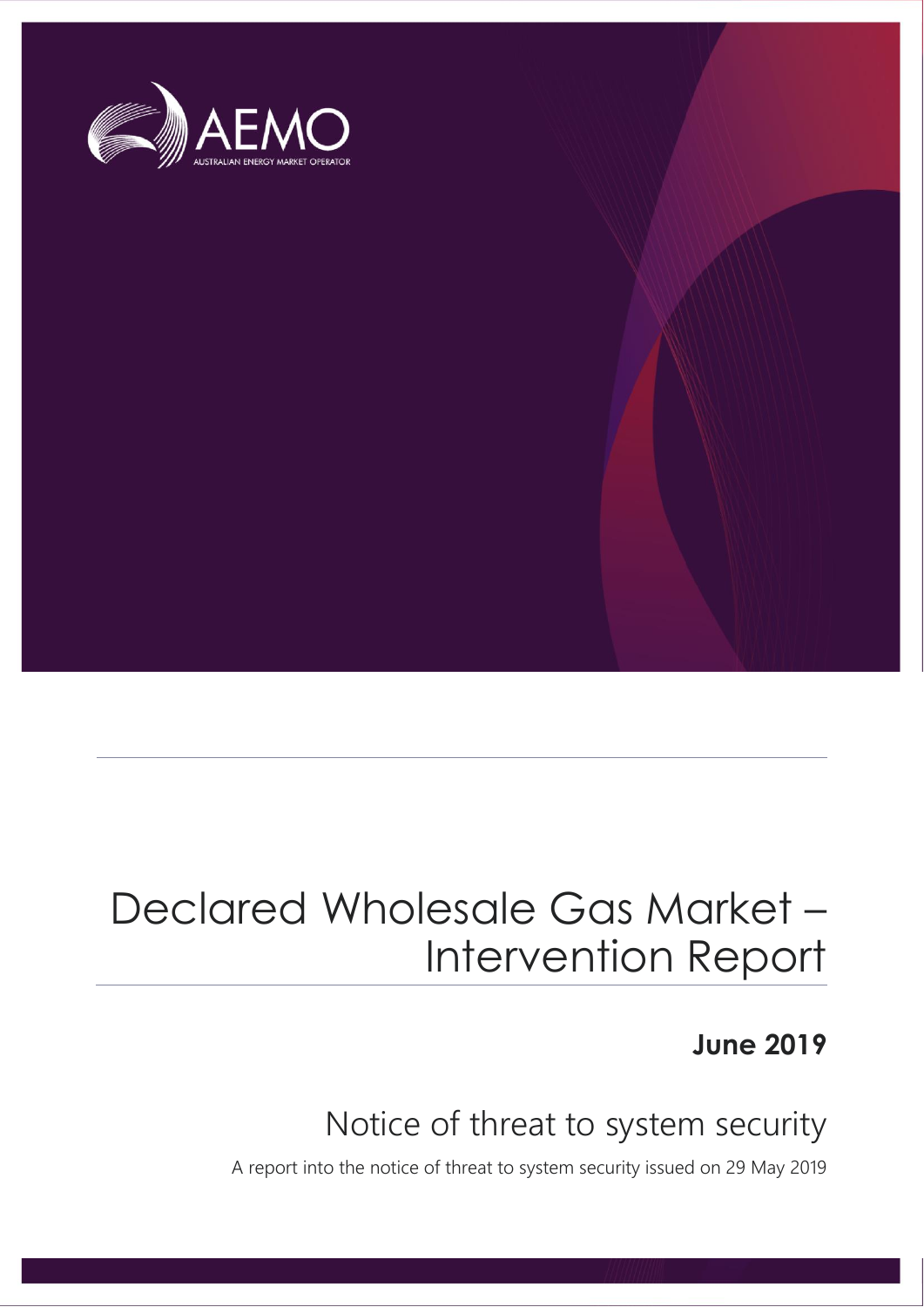## IMPORTANT NOTICE

#### **Purpose**

AEMO has prepared this report pursuant to rule 351 of the National Gas Rules, using information available as at 7 June 2019, unless otherwise specified.

#### **Disclaimer**

AEMO has made every effort to ensure the quality of the information in this report but cannot guarantee its accuracy or completeness. Any views expressed in this report are those of AEMO unless otherwise stated, and may be based on information given to AEMO by other persons.

Accordingly, to the maximum extent permitted by law, AEMO and its officers, employees and consultants involved in the preparation of this report:

- make no representation or warranty, express or implied, as to the currency, accuracy, reliability or completeness of the information in this report; and
- are not liable (whether by reason of negligence or otherwise) for any statements or representations in this report, or any omissions from it, or for any use or reliance on the information in it.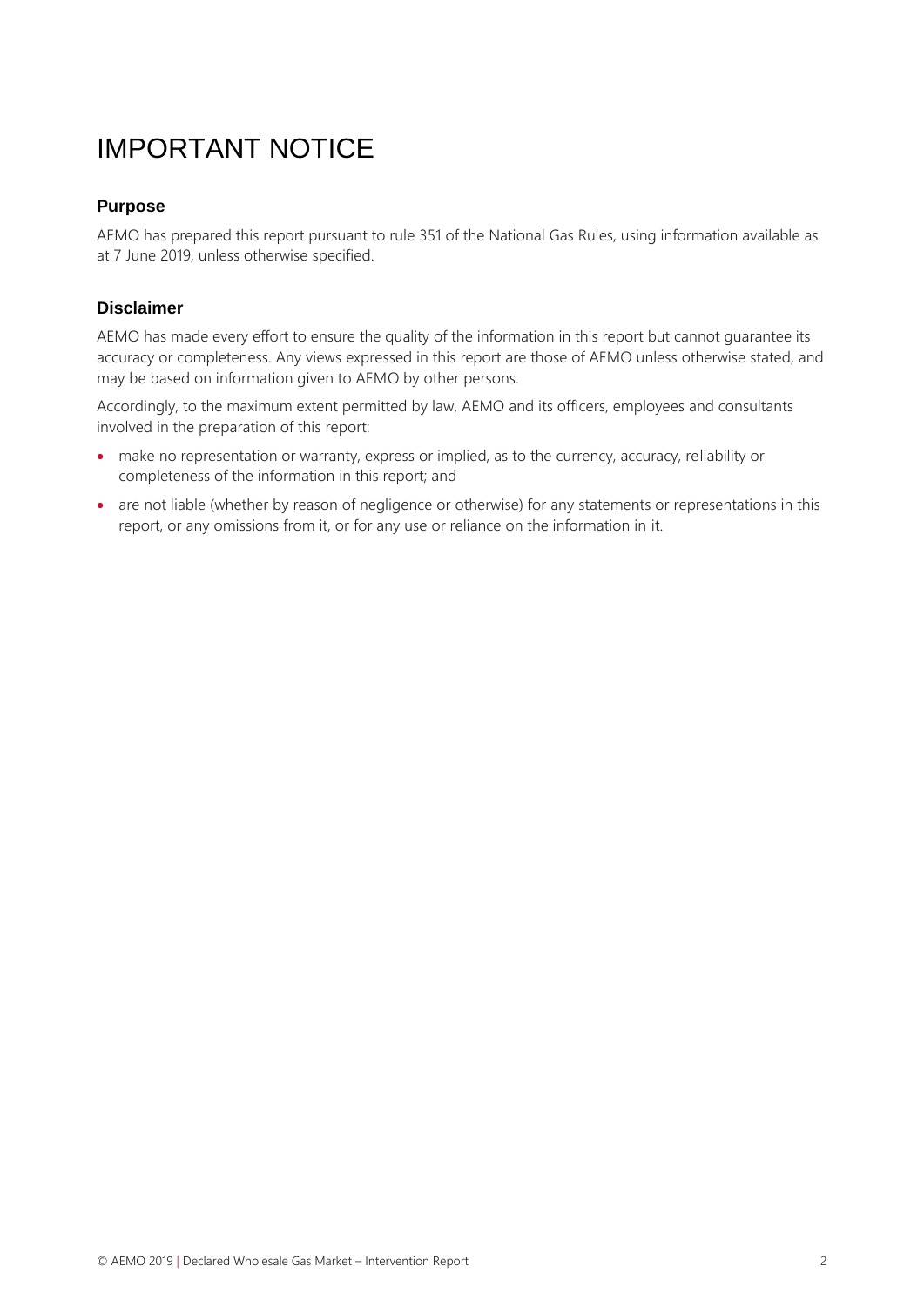### **Contents**

| 1.  | Introduction                              | 4                |
|-----|-------------------------------------------|------------------|
| 2.  | <b>Event Summary</b>                      | 4                |
| 3.  | <b>Assessment of event</b>                | 5                |
| 3.1 | Adequacy of Part 19 of the NGR            | 6                |
|     | 3.1.1 Notice of threat to system security | $\boldsymbol{6}$ |
|     | 3.1.2 Intervention Report Timing          | 7                |
| 3.2 | Appropriateness of actions taken by AEMO  | 7                |
| 3.3 | Costs of intervention                     | 8                |
| 4.  | Conclusion                                | 8                |
| A1. | Chronology                                | 9                |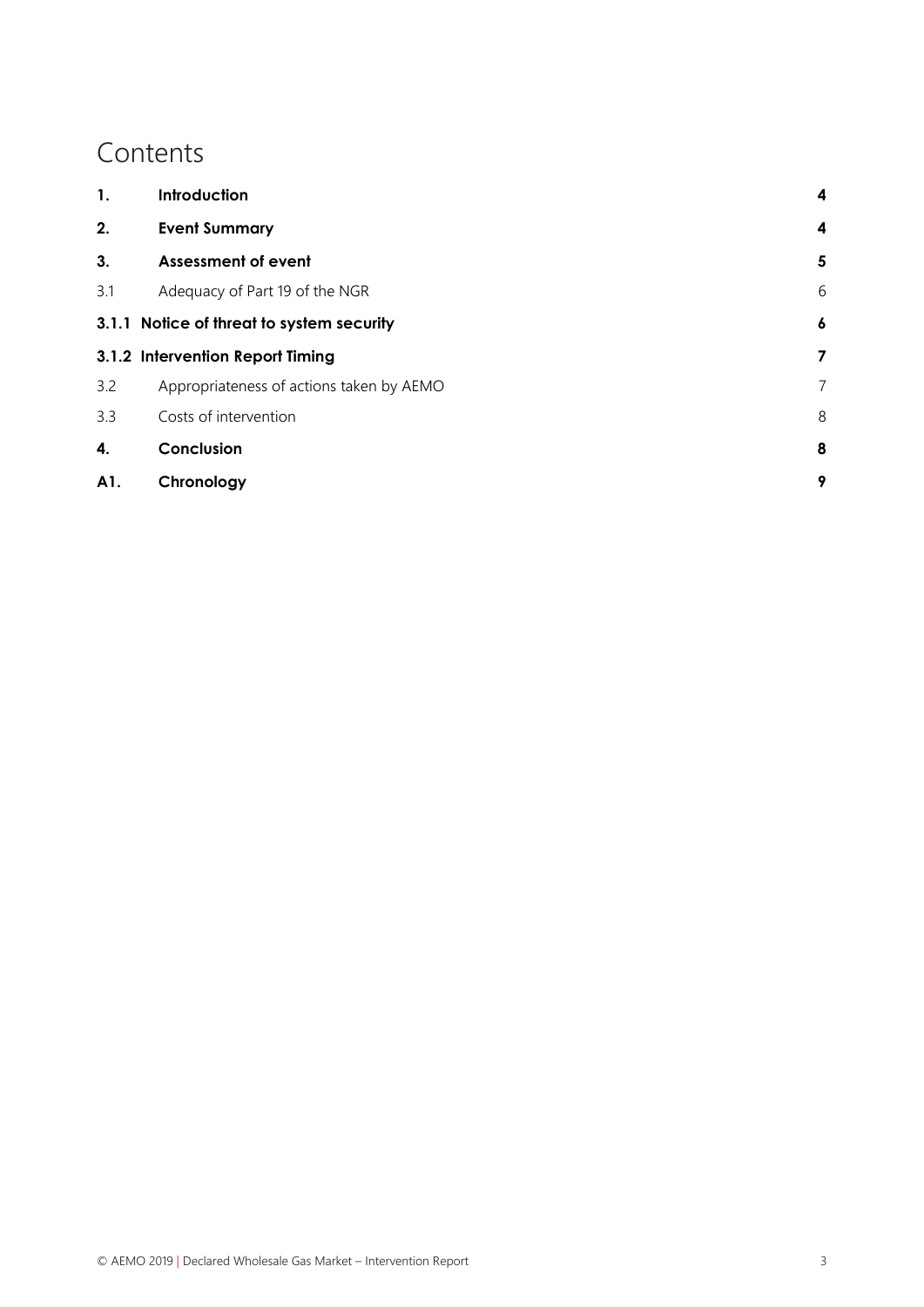# <span id="page-3-0"></span>**1. Introduction**

AEMO issued a notice of a threat to system security in the Victorian Declared Wholesale Gas Market (DWGM) for gas day 29 May 2019.

Rule 351 of the National Gas Rules (NGR) requires that AEMO investigate and prepare a report following an event which is or may be a threat to system security. Rule 351 also requires that AEMO assess and advise on:

- the adequacy of the provisions of the NGR relevant to the event or events;
- the appropriateness of actions taken by AEMO in relation to the event or events; and
- the costs incurred by AEMO and Registered participants as a consequence of responding to the event or events.

This report is published in accordance with rule 351(2) of the NGR. All times used in this report are AEST.

# <span id="page-3-1"></span>**2. Event Summary**

Cold temperatures had been forecast for Victoria on 29 May 2019, with a maximum of 11°C in Melbourne and 7°C in Ballarat. Between 13.30 hrs and 15.30 hrs a strong band of rain and hail passed over greater Melbourne resulting in a temperature drop of ~3°C. This temperature change had not been forecast, refer [Figure 1.](#page-3-2)



<span id="page-3-2"></span>Figure 1: Weatherzone forecast temperatures compared with actual temperature

As a result, the demand increased earlier than anticipated. Both Market Participant and AEMO's forecasts, showed that between 14.00 hrs and 18.00 hrs system demand exceeded forecast demand, as shown in [Figure](#page-4-1)  [2.](#page-4-1)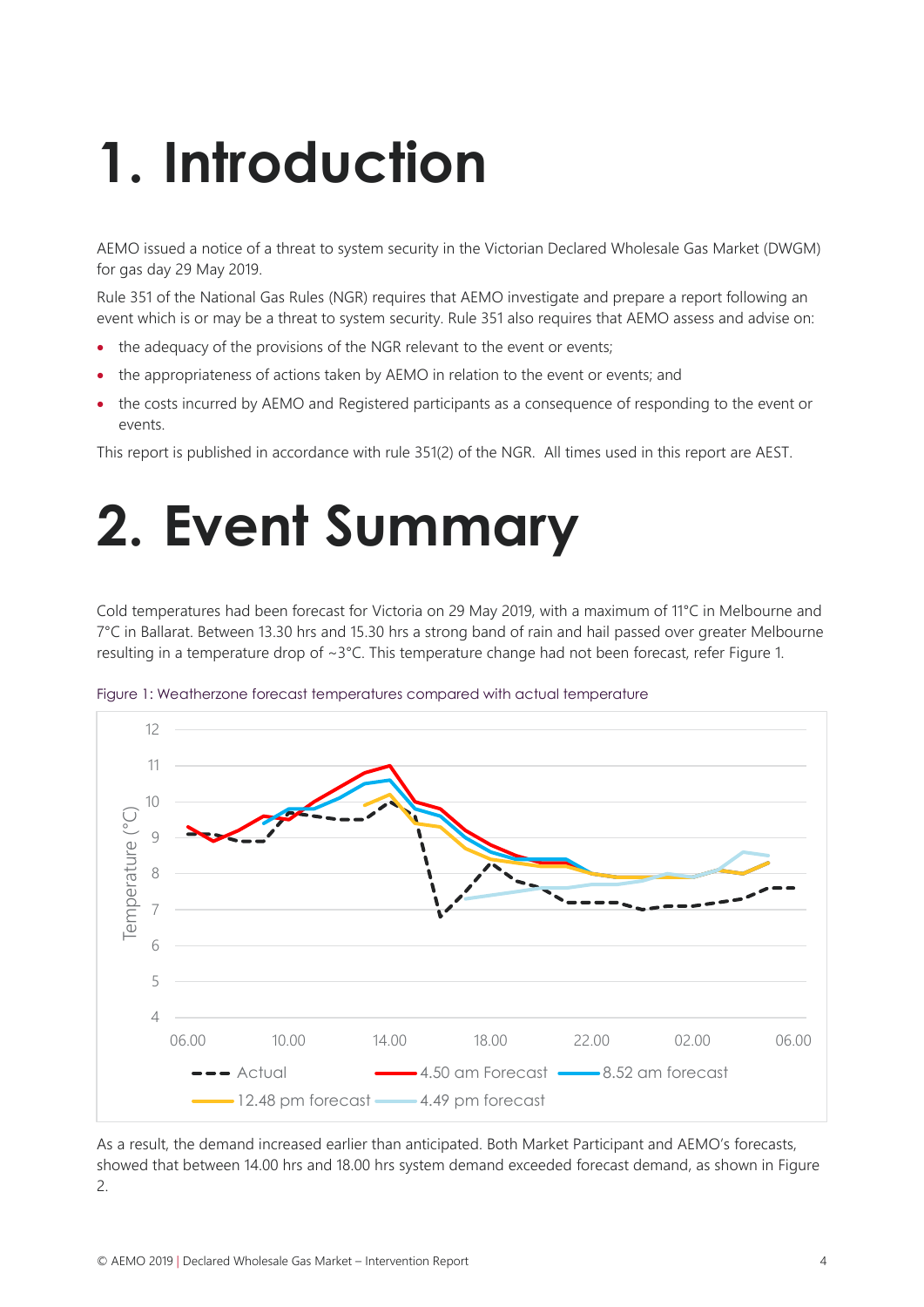

<span id="page-4-1"></span>

As the 6.00 pm scheduling interval approached, AEMO continued to monitor the demand including the potential for Gas-fired Power Generation (GPG) to be scheduled.

By 17.10 hrs AEMO's forecast showed the evening peak could reach a maximum of 74 or 78 TJ/h. Models incorporating both peak demand scenarios indicated that the system pressures could be maintained at 74 TJ/h but at 78TJ/h there would be a breach at Dandenong City Gate (DCG) Inlet.

The unavailability of Euroa Compressor Station<sup>2</sup> resulted in approximately 10-15 TJ of gas that could not be shifted south towards the Longford to Melbourne Pipeline, had this been available it is possible a peak demand of 78 TJ/h could have been achieved.

AEMO notified the market of a threat to system security at 17.37 hrs. To avoid breaching system pressures, AEMO intervened and scheduled 12 TJ of LNG in the 6.00 pm to 10.00 pm scheduling interval. The total demand on 29 May 2019 was 1,095 TJ.

A chronology of events is included in appendix [A1.](#page-8-0)

# <span id="page-4-0"></span>**3. Assessment of event**

This event was caused by high system demand because of colder than forecast temperatures.

The decision to issue a threat to system security was made for the following reasons:

 $\overline{a}$ 

<sup>1</sup> The forecast data is the latest forecast for the next four hours at each scheduling interval except for the 10.00 pm schedule which covers the last eight hours of the gas day.

<sup>&</sup>lt;sup>2</sup> Euroa Compressor Station had been on unplanned outage from 16 May 2019 due to a mechanical failure.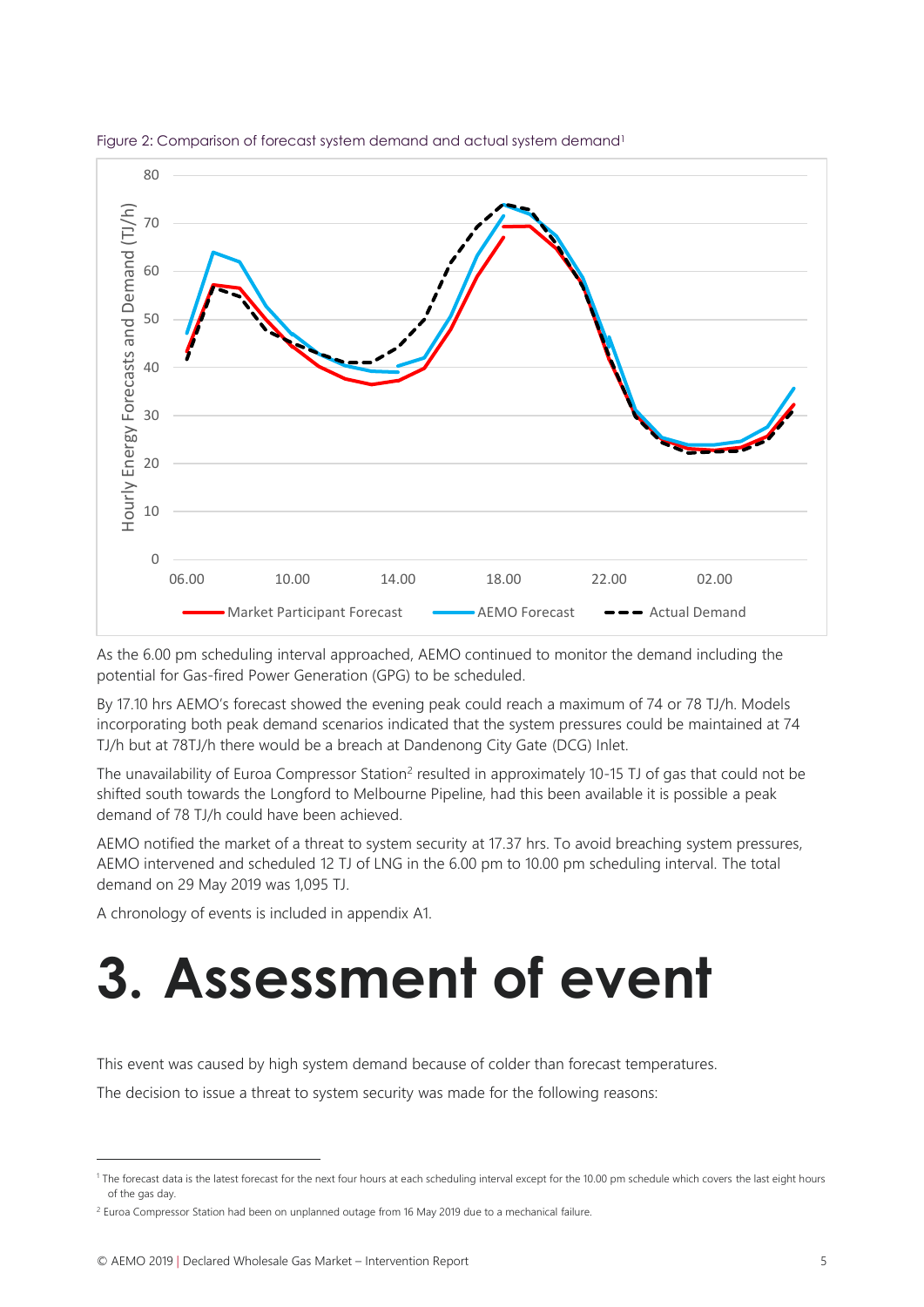- The uncertain weather patterns that had impacted temperature forecasts, had caused changes to the demand scheduling during the day and impacted the evening peak
- The evening peak was occurring earlier than had been anticipated
- Limited availability of additional supply for any additional GPG demand above what had been forecast

### <span id="page-5-0"></span>3.1 Adequacy of Part 19 of the NGR

In respect of this event, AEMO has assessed the application and adequacy of the NGR, with a primary focus on the following provisions:

- NGR 341 Notice of threat to system security
- NGR 351 Intervention Reports

#### <span id="page-5-1"></span>3.1.1 Notice of threat to system security

NGR 341 requires that if AEMO believes there is a potential threat to system security, it must notify Registered participants, without delay, the details of that threat to system security.

At 17.37 hrs AEMO notified the market of the threat to system security.

If AEMO reasonably considers that a threat to system security is unlikely to subside without intervention (NGR 343), AEMO must intervene in the market by taking any measures it believes are reasonable and necessary to overcome the threat to system security. The Dandenong LNG facility had been notified earlier in the day that there was a possibility of LNG being scheduled and received the final notification at 17.35 hrs to inject in response to the threat to system security.

AEMO notes that NGR 343 specifies some of the options available to AEMO when intervening in the market are:

- Curtailment in accordance with the emergency curtailment list
- Increasing withdrawals

 $\overline{a}$ 

- Requiring gas to be injected which is available but not bid into the market
- Injecting off-specification gas
- Requiring Registered participants to do any reasonable act or thing that AEMO believes necessary in the circumstances.

In this event, the issue was the potential pressure breach at DCG Inlet. This could be resolved by scheduling out-of-merit-order (injection bids above the market price) gas from Dandenong LNG<sup>3</sup>. This is gas that has already been bid into the market. In this assessment of the NGR provisions (specifically NGR 213, 214 and 215) AEMO notes that it may be within the current Rules for AEMO to constrain on gas that has already been bid in without needing to notify the market of a threat to system security. However, this would need to consider existing constraints and system security.

AEMO finds that the NGR provisions are adequate, however, AEMO considers that further review and consultation should be undertaken with regards to:

• The need to issue a threat to system security to constrain on gas that has already been bid into the market

Subject to further consideration of the NGR provisions, on initial assessment, this would require minor changes to the following AEMO Market Procedures:

- Wholesale Market System Security Procedures (Victoria)
- Wholesale Market Gas Scheduling Procedures (Victoria)

<sup>&</sup>lt;sup>3</sup> The bids at Dandenong LNG are scheduled in merit order, however, they are not in merit order when considering the market-wide bids.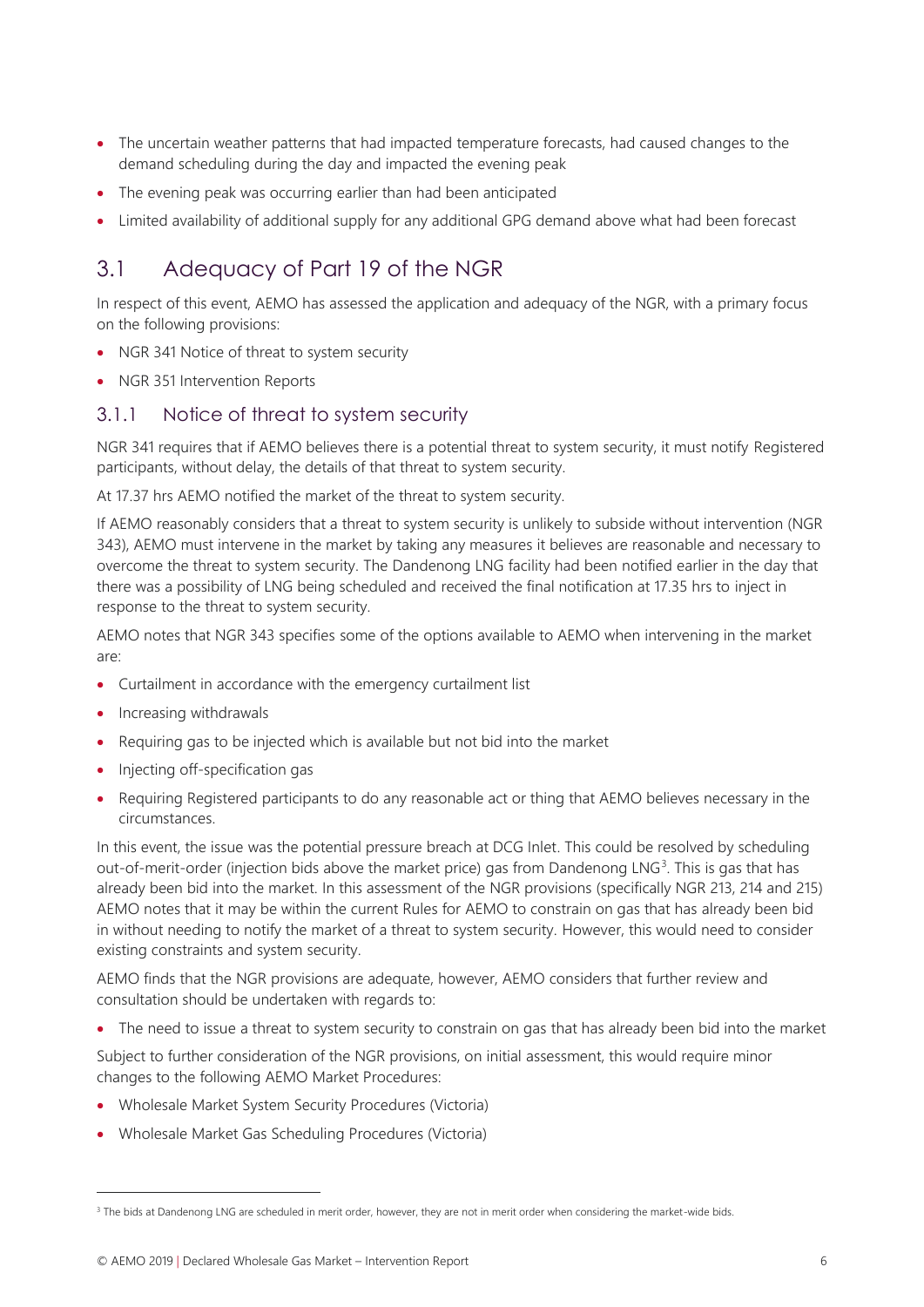#### <span id="page-6-0"></span>3.1.2 Intervention Report Timing

NGR 351 places an obligation on AEMO to publish an Intervention Report within 10 business days after the event. AEMO has previously raised this as concern given the limited time this placed on AEMO to conduct a thorough investigation, given the requirement to assess:

- the adequacy of the Rules;
- the appropriateness of actions taken by AEMO; and
- the costs incurred by AEMO and Registered participants as a consequence of responding to the event or events.

AEMO has reviewed this and AEMO intends to adopt the following approach to reporting on these events, wherever possible:

- Investigate and publish a report based on immediately available data within 10 business days of the relevant event.
- Where not all information necessary to complete the required assessment is available, that report will be flagged as preliminary, with a final report to be published once the additional information is received and analysed.

For the purposes of this report, AEMO believes it has all necessary information and does not intend to publish a subsequent report.

### <span id="page-6-1"></span>3.2 Appropriateness of actions taken by AEMO

AEMO's objectives during this event were to:

- Operate in accordance with the NGR and the Wholesale Market Procedures;
- Limit the risk of involuntary curtailment to customers including Gas Powered Generation;
- Alleviate the threat to system security and return the DTS to normal operating conditions.

NGR 206 requires that AEMO schedule injections into and withdrawals from the DTS in accordance with bids and must:

- Comply with the gas scheduling procedures; and
- Use its reasonable endeavours to operate within the system security procedures.

In this event, AEMO took all reasonable steps to assess the forecasts and notify the market accordingly. The changing weather patterns and colder than expected forecast in the afternoon of 29 May 2019 resulted in higher than expected demand prior to the evening peak. AEMO's forecasts throughout the day considered the changing weather patterns and were consistently more accurate, than Market Participants, in forecasting the total daily demand. AEMO used demand forecast overrides given the under-forecasting from Market Participants, which was an appropriate outcome.

AEMO did not request a market response as Market Participants would not have been able to respond given the timing of issuing the notice of a threat to system security. Following the change in weather in the early afternoon, AEMO was aware that Market Participants forecasts were tracking behind actual demand, and it may have been appropriate for AEMO to notify the market to review forecasts for the remainder of the day.

AEMO successfully produced a 6.00 pm schedule and maintained system security through the scheduling of out-of-merit-order gas from Dandenong LNG.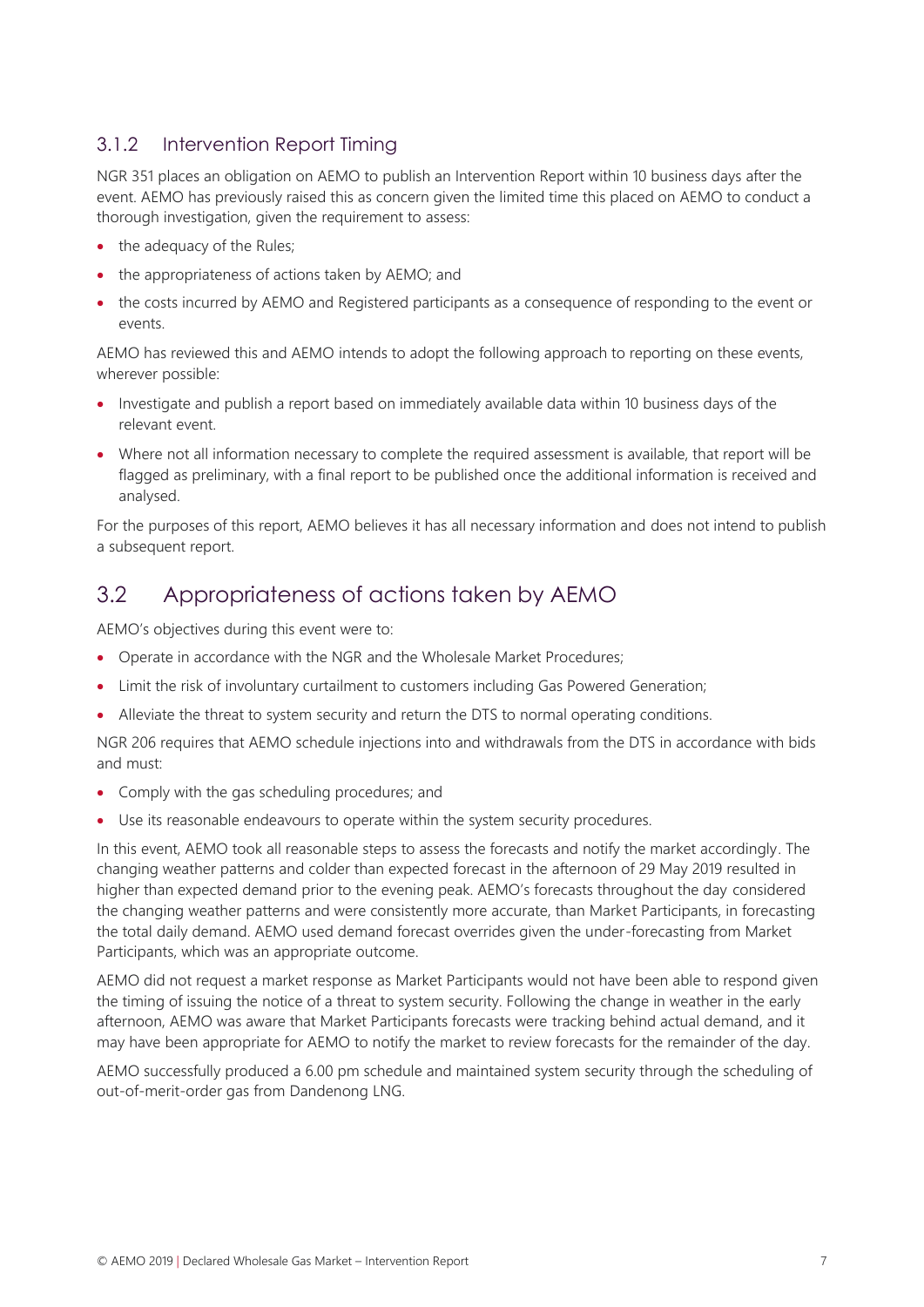### <span id="page-7-0"></span>3.3 Costs of intervention

In response to the notice of a threat to system security issued for gas day 29 May 2019, AEMO scheduled 12 TJ of out-of-merit-order Dandenong LNG injections. This was consistent with the approach outlined in the market notices issued to Market Participants.

The market impact resulting from this event was in the form of additional ancillary payments, and corresponding uplift payments, of \$33,267.

<span id="page-7-1"></span>

AEMO issued a notice of threat to system security in the Victorian DWGM for gas day 29 May 2019. AEMO scheduled 12 TJ of out-of-merit-order LNG injections at the 6.00 pm schedule.

This resulted in \$33,267 of additional ancillary and uplift payments.

AEMO has assessed the application and adequacy of associated NGR provisions and finds that these provisions were applied correctly.

AEMO has highlighted several provisions within the Rules where further review could be conducted to change the way AEMO operates in these events into the future. AEMO intends to raise these issues with the Gas Wholesale Consultative Form.

Please direct any feedback or questions regarding this report to [GasMarket.Monitoring@aemo.com.au.](mailto:GasMarket.Monitoring@aemo.com.au)